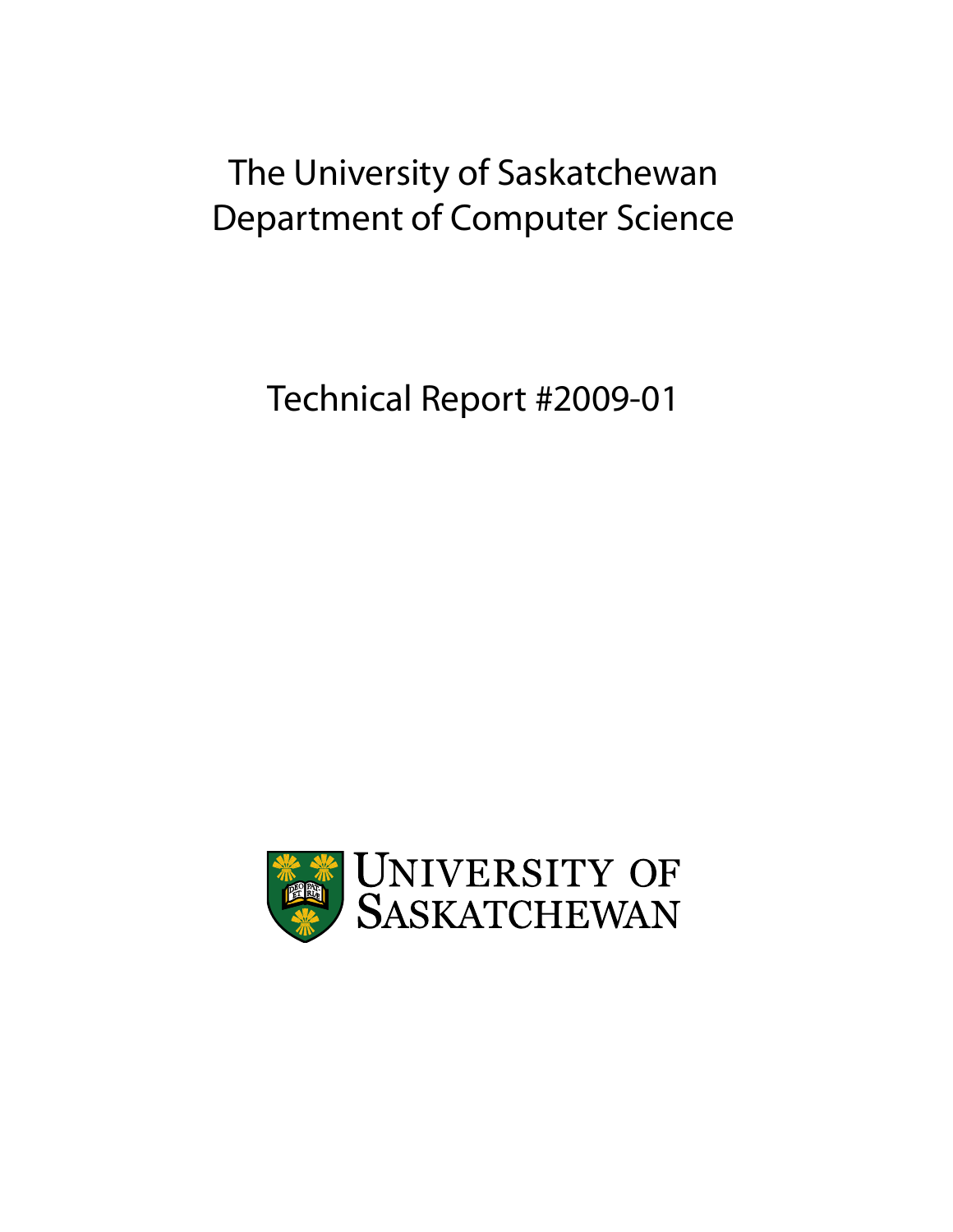## The Bichromatic Square and Rectangle Problems<sup>\*</sup>

Jonathan Backer and J. Mark Keil

Department of Computer Science, University of Saskatchewan, Saskatoon, SK, Canada S7N 5C9

Abstract We examine a variant of the maximum empty square (or rectangle) problem: Find an axis-aligned square (or rectangle) that contains as many blue points as possible without containing any red points. Let  $n$  be the total number of red and blue points. We solve the bichromatic square problem in  $O(n \log n)$  time and  $O(n)$  space. We also solve the bichromatic rectangle problem in  $O(n \log^3 n)$  time and  $O(n \log n)$  space.

#### 1 Introduction

In this paper, we consider instances of the bichromatic problem: Find a figure of a certain shape that contains no red points and as many blue points as possible. Specifically, we present efficient solutions for the the bichromatic axis-aligned square and axis-aligned rectangle problems. For brevity, all rectangles (and hyperrectangles) are assumed to be axis-aligned unless otherwise noted.

Recently, Aranov and Har-Peled posed the bichromatic problem for a variety of shapes [3], including squares and rectangles. In their paper, Aranov and Har-Peled present an  $(1 + \varepsilon)$ -approximation algorithm for the bichromatic ball problem that runs in  $O(n^{\lceil d/2 \rceil} (\varepsilon^{-2} \log n)^{\lceil d/2 + 1 \rceil})$  time, for dimensions  $d \geq 3$ . They conjecture that the bichromatic circle problem is 3sum-hard.

Eckstein et al. explore the bichromatic problem for hyperrectangles in highdimensions, which they claim is useful for data-analysis [8]. They show that the bichromatic hyperrectangle problem is NP-hard, for arbitrarily high dimensions. They also present a  $O(n^{2d+1})$  time algorithm, for any fixed dimension d. As this runtime grows exponentially in  $d$ , it is impractical for high dimensions, which motivates the heuristic approach that they develop. In a subsequent paper, two of the authors, Liu and Nediak, propose a  $O(n^2 \log n)$  time and  $O(n)$  space algorithm for the two-dimensional bichromatic rectangle problem [12]. We improve their runtime bounds by solving this problem in  $O(n \log^3 n)$  time and  $O(n \log n)$ space.

The bichromatic problem is a natural variant of the maximum empty shape problem: Find a figure of a certain shape that contains no red points and has as large a volume as possible. The algorithms that we propose for the bichromatic

<sup>?</sup> This research is supported by the Natural Sciences and Engineering Research Council (NSERC).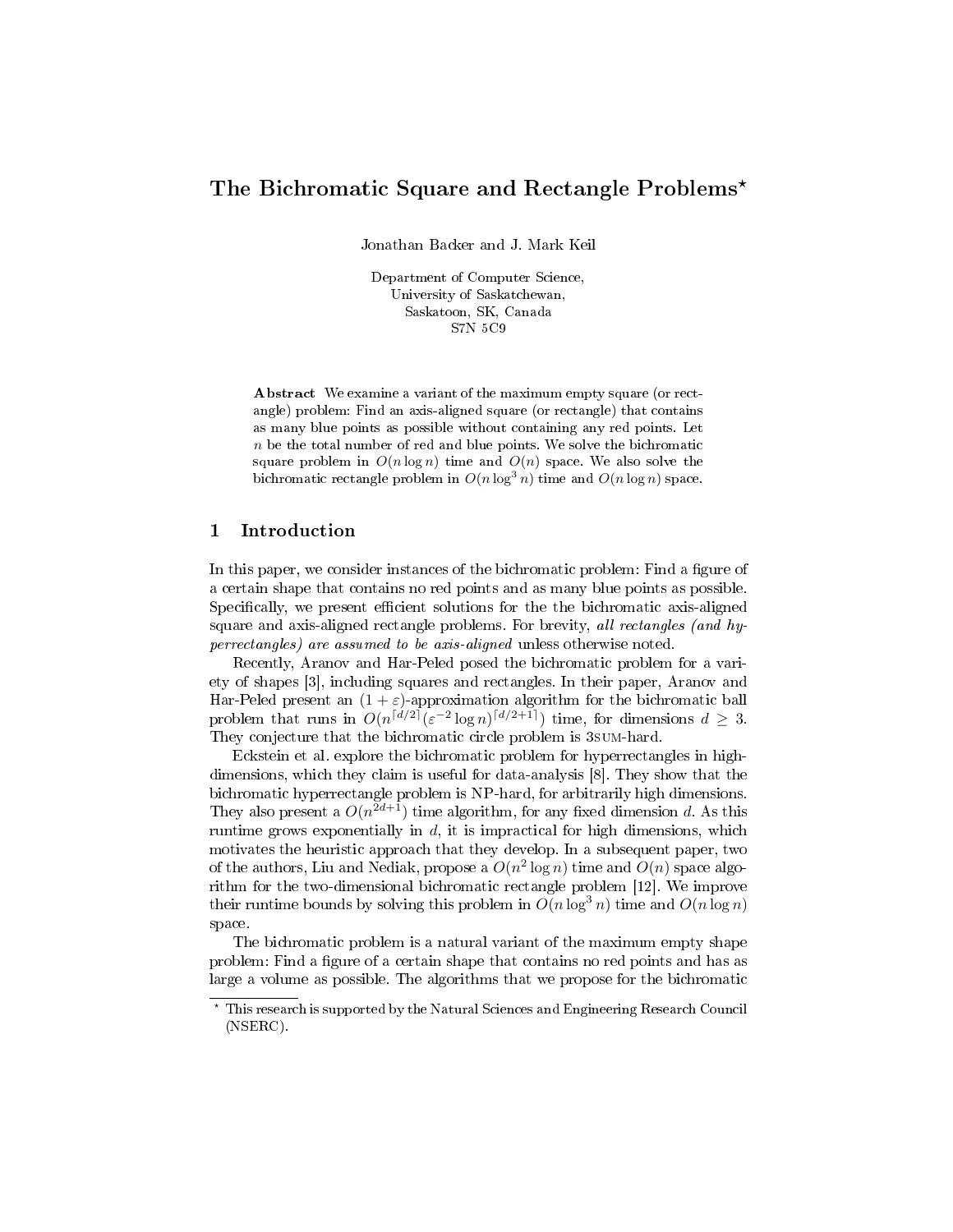problem use techniques that were successfully applied to the maximum empty square and rectangle problems [4,2,15]. Edmonds et al. describe a solution to the maximum empty rectangle problem that is more suitable for data mining large data sets because it typically requires less space [9].

We note that the bichromatic problem is related to the bichromatic discrepancy problem: Find a figure of a certain shape that maximises the number of blue points contained minus the number of red points contained. Dobkin et al. solve the rectangle bichromatic discrepancy problem in  $O(n^2 \log n)$  time [7]. In their paper, they relate various discrepancy problems to problems in machine learning and computer graphics.

### 2 Maximum Empty Square Problem

We want to find a square that does not contain any red points and contains as many blue points as possible. We call this the bichromatic square (BS) problem. The BS problem is a variant of the maximum empty square (MES) problem: Given a rectangle  $E$ , find a maximum area square that is contained in  $E$  that does not contain any red points. Solutions to the MES problem have been described in a single line (e.g. "The special case in which a largest empty square is desired has been solved ... using Voronoi diagrams" [4]). We elaborate this approach to the MES problem before addressing the BS problem because it forms the foundation of our approach to the BS problem.

We call a square S viable, if it is contained in  $E$  and does not contain any red points. We call S relevant if it is viable and not properly contained in any viable square. To solve the MES problem, we search the set of relevant squares. Our search is based on one basic observation: If two adjacent sides of a viable square do not touch an *obstacle* (a red point or the boundary of  $E$ ), we can inflate the square while keeping it viable by sliding out the corner common to the obstacle-free sides. Equivalently, two *opposite* sides of a relevant square must touch an obstacle (see Figure 1a).



Figure 1: Connection to Voronoi diagrams of the red points. Voronoi edges are illustrated with dotted lines.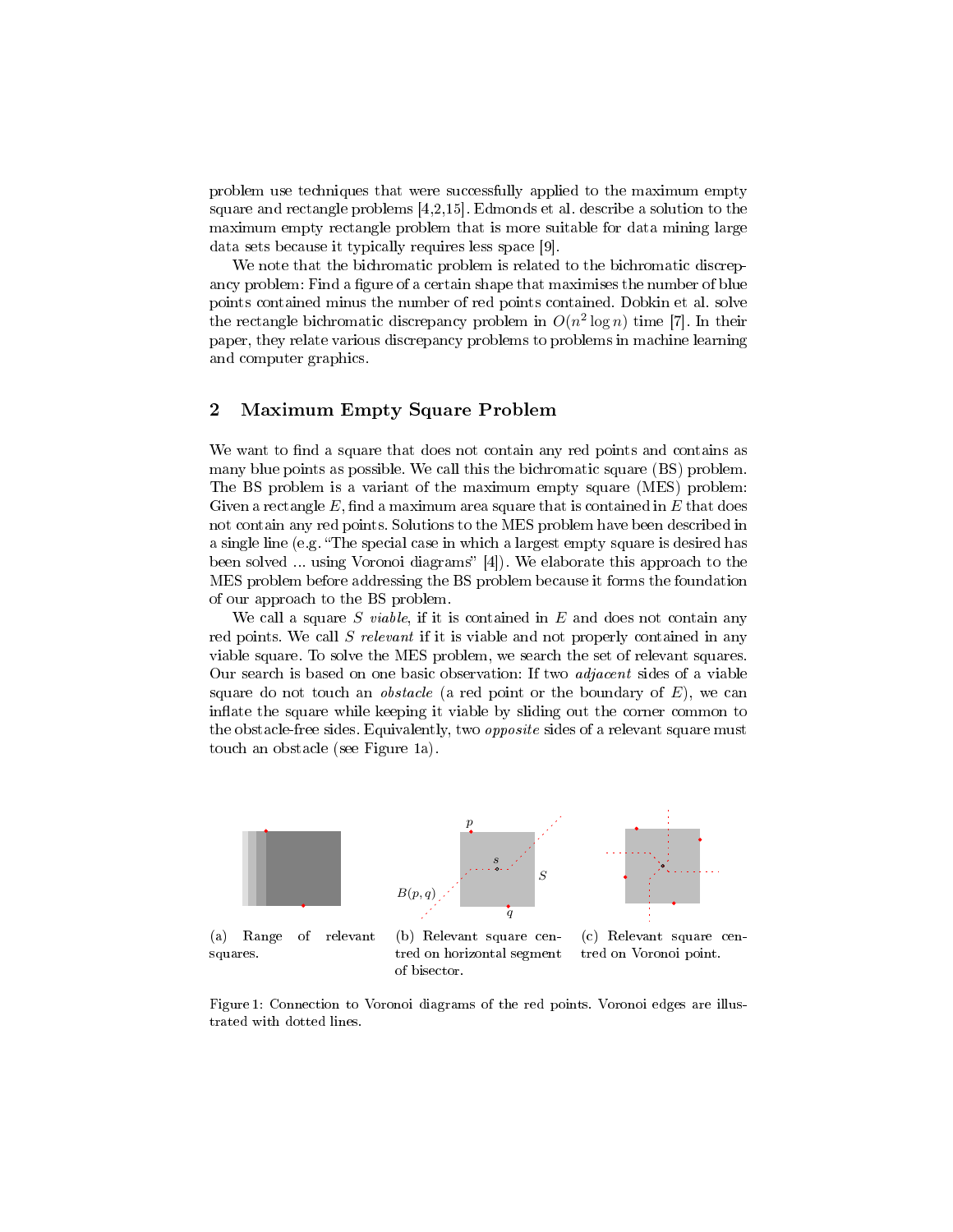This opposite side observation establishes a connection to Voronoi diagrams. Note that the  $L_{\infty}$  distance between two points  $(x_1, y_1)$  and  $(x_2, y_2)$  is max $(|x_1$  $x_2$ ,  $|y_1 - y_2|$ . Let p and q be points where a relevant square S touches two obstacles (see Figure 1b). If s is the centre of S, then the  $L_{\infty}$  distance between p and s is exactly the  $L_{\infty}$  distance between q to s. Hence, s lies on the  $L_{\infty}$  bisector of p and q, denoted  $B(p,q)$ . Typically,  $B(p,q)$  is composed of two diagonals and one horizontal or vertical segment. The centre s lies on the non-diagonal portion of  $B(p,q)$  because p and q lie on opposite sides of S. Moreover, s lies on an edge of the  $L_{\infty}$ -Voronoi diagram because s has more than one nearest obstacle.

Remark 1. The centre s of a relevant square lies on a non-diagonal edge of the  $L_{\infty}$ -Voronoi diagram of the obstacles (red points and boundary of E).

Unfortunately, there are degenerate cases where the above observation does not hold (see Figure 1c). When we solve the BS problem, we address these exceptions, which leads to a careful reformulation of Remark 1 as Lemma 3. Our approach to handling these degeneracies also applies to the MES problem. Ignoring these technicalities, the MES problem can be solved by (a) constructing the  $L_{\infty}$ -Voronoi diagram (VD) of the obstacles and (b) examining each nondiagonal segment of the VD. Step (a) can be executed in  $O(n \log n)$  time and  $O(n)$  space [11]. Step (b) can be executed in  $O(n)$  time because each Voronoi edge has at most one non-diagonal segment and the VD has  $O(n)$  edges [11]. Therefore, the MES problem can be solved in  $O(n \log n)$  time and  $O(n)$  space.

#### 3 Bichromatic Square Problem

We now consider the bichromatic square problem. In this case, we slightly alter our notion of viability: A square is viable if it does not contain any red points. Remark 1 still applies, so our approach to the BS problem is similar: (a) construct the VD of the red points and (b) examine each non-diagonal segment of the VD.



Figure 2: Two relevant squares centred on l. Red points are marked with a  $\bullet$  and blue points with a ×.

Our BS approach differs from the MES approach in the execution of step (b). Let  $l$  be a non-diagonal segment of the VD (see Figure 2). To solve the MES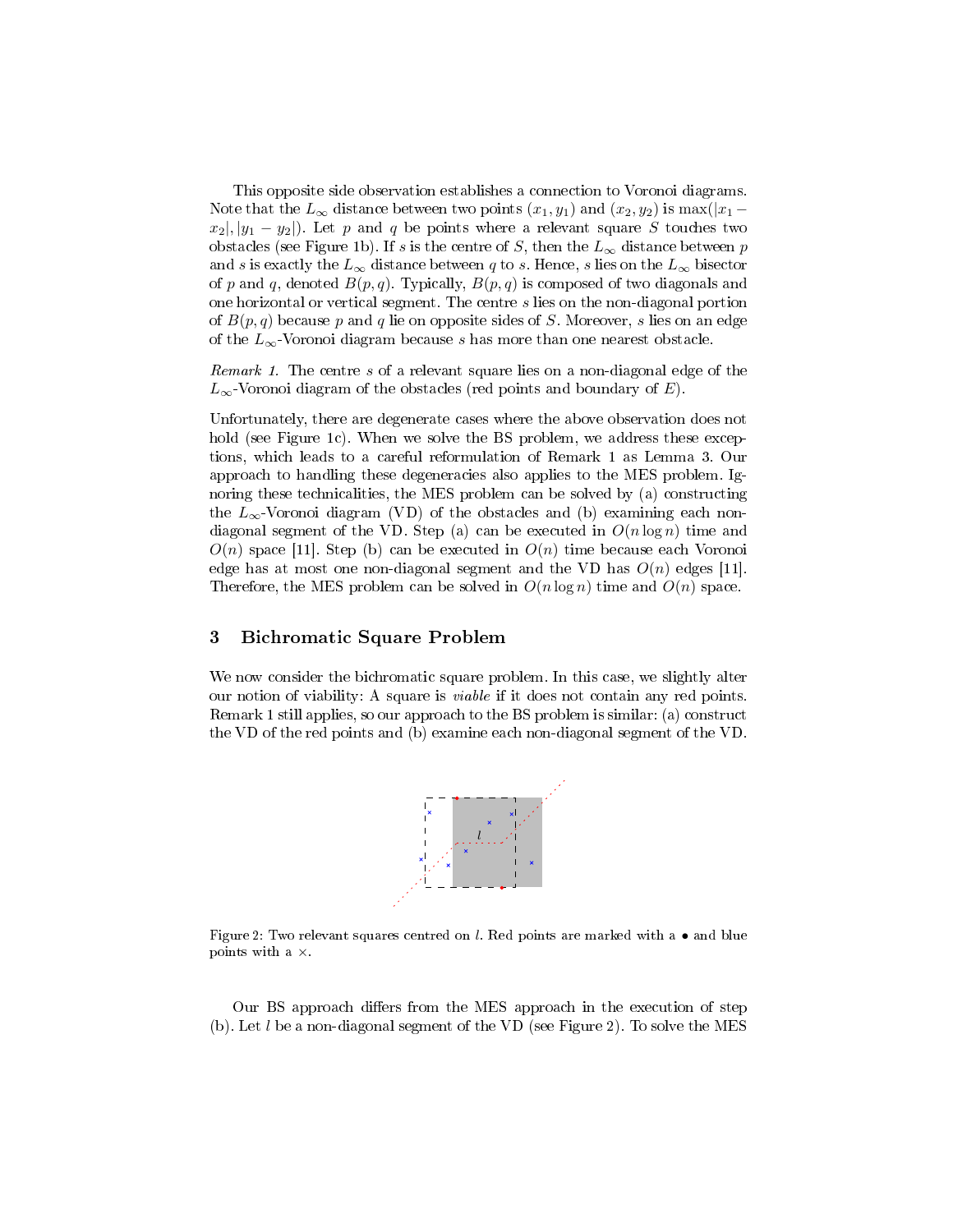problem, it suffices to calculate the width of the relevant squares that are centred on  $l$ . To solve the BS problem, we must find the maximum number of blue points contained in a relevant square that is centred on l. As Figure 2 illustrates, two different squares that are centred on  $l$  may contain a different number of blue points. In general, there may be  $\Omega(n)$  relevant squares that are centred on l and are important to consider. Later, we show how to examine all relevant squares centred on  $l$  with a plane sweep. The structure of the BS problem allows us to sweep over all non-diagonal segments in a total of  $O(n \log n)$  time and  $O(n)$ space.



(a) Points on opposite corners of a square. (b) Points with the same x-coordinate.

Figure 3: Bisector degeneracies.

Two types of bisector degeneracies may occur when constructing the VD. Suppose that two points p and q lie on opposite corners of a square (see Figure 3a). In this case, we simplify our analysis by treating  $B(p, q)$  as two diagonals separated by a degenerate horizontal segment at the midpoint of  $p$  and  $q$ . Another degeneracy occurs when two points  $u$  and  $v$  have the same x-coordinate. In this case,  $B(u, v)$  has infinite area (see the shaded region in Figure 3b). When two points have the same  $x$ -coordinate, we treat the point with the lower  $y$ -coordinate as infinitesimally to the left of the other point. Using this tie-breaking scheme, the bisector in Figure 3b is the dotted curve. We handle the case where two points have the same  $y$ -coordinate similarly. By addressing bisector degeneracies in this way, bisectors have the following important property.

*Property 1.* As a point b traces the bisector  $B(p,q)$  between two points, the distance from b to q (equivalently  $p$ ) changes unimodally, reaching its minimum at the non-diagonal segment.

There are exceptions to Remark 1. We will shortly identify  $O(n)$  relevant squares that cover all exceptions. First, we describe how to efficiently process these exceptions.

**Lemma 1.** Given a set T of  $O(n)$  rectangles (possibly unbounded), we can count the number of blue points inside each rectangle in T using  $O(n \log n)$  time and  $O(n)$  space.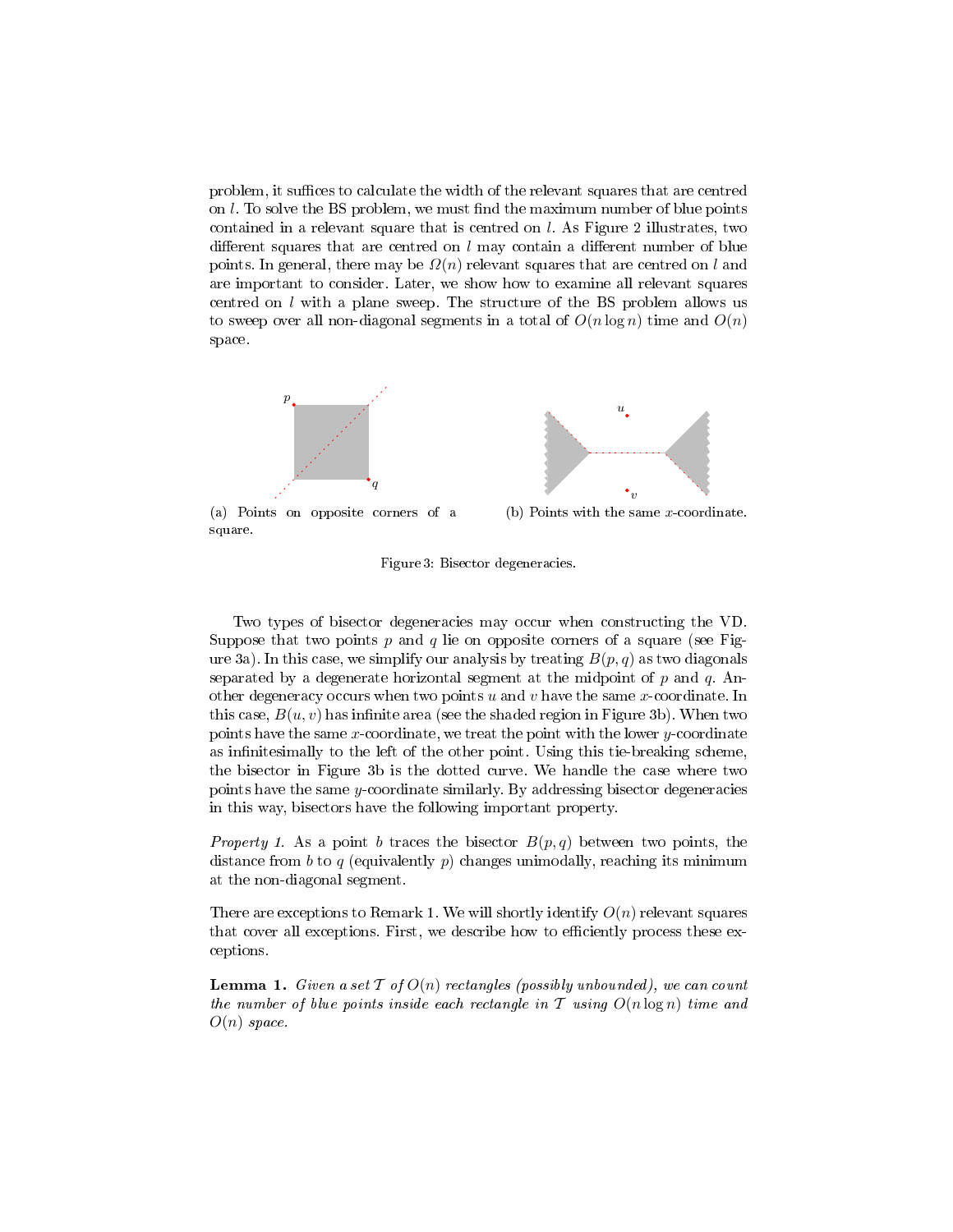*Proof.* We sweep a horizontal line from  $-\infty$  to  $\infty$ . We store the blue points that are below the sweep line in a balanced binary tree sorted by  $x$ -coordinate. For each node in the tree, we maintain the number of blue points stored in the subtree rooted at that node. Blue points can be inserted into the tree in  $O(\log n)$  time. This simple data structure allows us to count the number of blue points contained in  $[a, b] \times (-\infty, y]$  in  $O(\log n)$  time, when the sweep line is at y. Two queries of roughly this type suffice to count the number of blue points in a rectangle because  $[a, b] \times [c, d] = ([a, b] \times (-\infty, d]) \setminus ([a, b] \times (-\infty, c)).$ 

Every unbounded relevant square is not covered by Remark 1. These squares are either full planes, half planes or quarter planes (see Figure 4a). There is at most one relevant full plane, four relevant half planes, and  $O(n)$  relevant quarter planes. We can enumerate all relevant quarter planes with four plane sweeps (e.g. we can handle the case illustrated in Figure 4a in one sweep).

A Voronoi point occurs where the boundaries of three or more distinct Voronoi cells meet. As Figure 1c illustrates, relevant squares centred at Voronoi points may not be covered by Remark 1. Fortunately, there are only  $O(n)$  Voronoi points  $[11]$ , and they are represented explicitly in the VD. Hence, we can efficiently enumerate them.



Figure 4: Atypical relevant squares.

A bounded relevant square with a red point on a corner is called a corner square (see Figure 4b). We enumerate corner squares in order to reduce the number of cases that we must consider in the Lemma 3. This does not affect the asymptotic performance of our algorithm because there are only  $O(n)$  such squares: A corner square is uniquely defined by a red point  $p$  and the corner on which it must lie (e.g. upper left, lower left, upper right, or lower right). Let  $UL(p)$  denote the unique bounded relevant square with a red point p on its the upper-left corner. As illustrated in Figure 4b,  $UL(p)$  has a red point q (not necessarily unique) on the lower right half of its boundary (the bottom and right edges excluding the lower-left and upper-right corners). This observation allows us to enumerate all corner squares efficiently.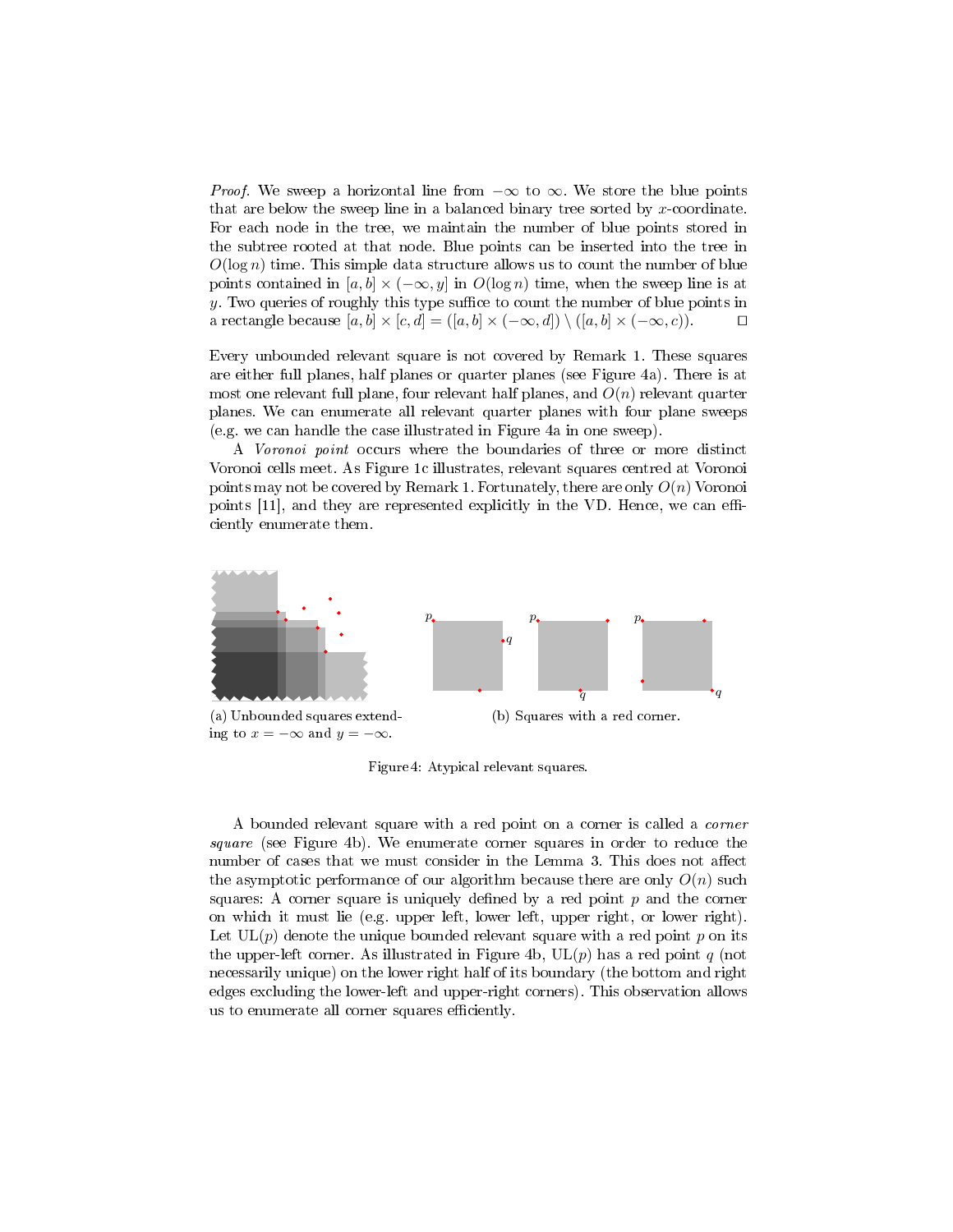**Lemma 2.** We can enumerate all  $O(n)$  corner squares in  $O(n \log n)$  time and  $O(n)$  space.

*Proof.* We describe how to find all  $UL(p)$  with a red point on its bottom edge. The case where a red point is on the right edge is analogous. The basic idea is to sweep out the bottom edge of  $UL(p)$  until it hits q. The area swept out by the bottom edge forms a cone (see Figure 5). This cone contains the diagonal, but not the left edge. We simultaneously grow all the cones so that the amortised time per cone is low.



Figure 5: Sweep line approach to identifying corner squares.

We sweep a horizontal line  $\ell$  from  $\infty$  to  $-\infty$  while maintaining a list of growing cones that reach  $\ell$ . We store the apex of each such cone in a balanced binary tree sorted by x-coordinate. If two such apexes p and q have the same x-coordinate, we treat the point with smaller  $y$ -coordinate as infinitesimally to the left of the other point.

When  $\ell$  passes over a red point q, we update the balanced binary tree: First we remove all of the cones whose base touches  $q$  (they can grow no further), and then we add q. The apexes of all the cones that touch q occur consecutively in the sorted list of points maintained by the sweep line. To find the rightmost apex in the consecutive range, we search the tree for the apex  $p$  that lies just to the left of  $q$  (see Figure 5). Then we walk to the left through the list of apexes until we find the apex  $o$  of a cone that does not touch  $q$  (see Figure 5). The total time to find all of the cones that touch q is  $O(\log n + k)$ , where k is the number of such cones. This algorithm takes  $O(n \log n)$  because each cone is added and removed once.  $\Box$ 

The relevant squares that are not enumerated (i.e. bounded, non-corner squares that are not centred at a Voronoi point) are called  $floating$ . We say that a side of a relevant square is supported, if its interior contains a red point. The next lemma is a precise reformulation of Remark 1.

**Lemma 3.** Each floating square has two opposite supported sides and two opposite unsupported sides. Hence, its centre lies on the interior of a non-diagonal segment of the VD.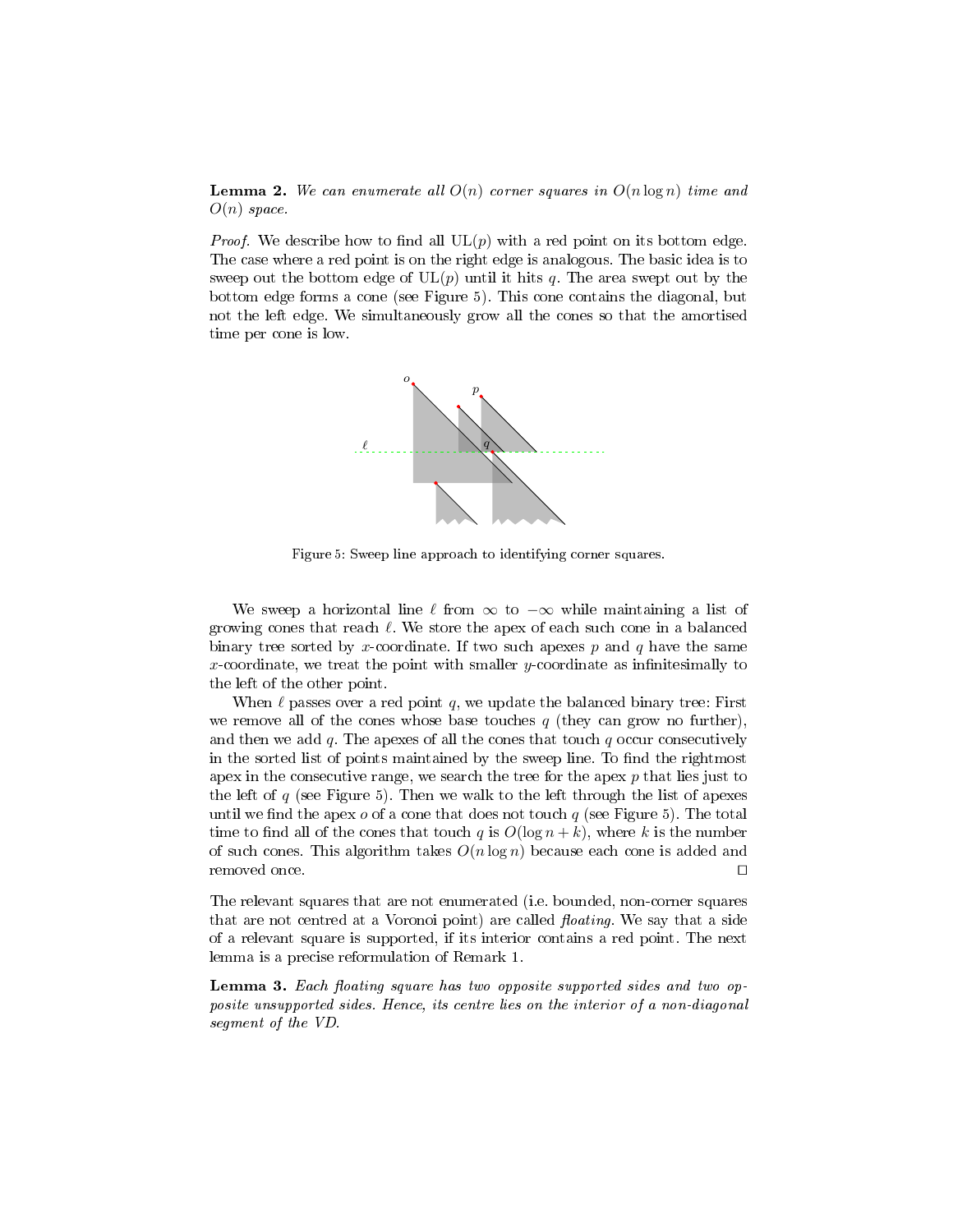*Proof.* Let S be the floating square centred at s. Clearly, S has two supported opposite sides because  $S$  is bounded and  $S$  is not a corner square.

Suppose for contradiction that  $S$  has at least three supported sides. We assume without loss of generality that the unsupported side of S (if it exists) is the right side. Note that  $s$  lies on the boundary of the VD because  $S$  has more than one supported side. Since  $s$  is not a Voronoi point, it must lie in the interior of some Voronoi edge e.

Case 1: Suppose that s lies on a diagonal segment d. Then we can slide s parallel to d and increase the distance between s and its nearest red point (see Property 1). However, all four diagonal directions move s closer to the top or bottom of S, which decreases the distance between s and its nearest red point, a contradiction.

Case 2: Suppose that s lies on the interior of a non-diagonal segment l. Then we can slide  $s$  parallel to  $l$  without changing the distance between  $s$  and its nearest red point (see Property 1). However, sliding s up or to the left moves it closer to a supported side of  $S$ , which decreases the distance between  $s$  and its nearest red point, a contradiction.

Thus, S has two opposite supported sides and two opposite unsupported sides. We can slide s parallel to the supported sides without changing the distance between s and its nearest red point or changing the number of its nearest red points. Hence, s lies on a segment of the boundary of the VD parallel to the supported sides of  $S$ .

We now describe how to find the floating square that contains the most blue points. We do this with two plane sweeps: one sweep over the horizontal segments of the VD and a second sweep over the vertical segments of the VD. We just describe the first sweep because the second sweep is very similar.

Let  $h$  be a horizontal segment of the VD. We call a floating square  $h$ -restricted if its centre lies on  $h$ . To simplify our analysis, we assume without loss of generality that (a) every h-restricted square has the same width (for a fixed h) by splitting segments at Voronoi points and  $(b)$  each point on h corresponds to the centre of a floating square by splitting segments at centres of corner squares. There are  $O(n)$  resulting horizontal segments because there are  $O(n)$  edges in the VD,  $O(n)$  Voronoi points, and  $O(n)$  corner squares [11].

Any blue point contained in an  $h$ -restricted square must lie in the union of all h-restricted squares, denoted  $U(h)$  (see Figure 6a). We partition  $U(h)$  into three regions: the intersection  $I(h)$  of all h-restricted squares, the region  $L(h)$  of  $U(h) \setminus I(h)$  to the left of  $I(h)$ , and the region  $R(h)$  of  $U(h) \setminus I(h)$  to the right of  $I(h)$ . Note that  $L(h)$  is the region swept out by the left side of all h-restricted squares. Two observations lead to an efficient algorithm for finding the floating square containing the most blue points: (a) the blue points in  $I(h)$  have no effect on which h-restricted square contains the maximum number of blue points, and (b) the regions swept out by different horizontal segments are disjoint, as stated in the following key lemma.

**Lemma 4.** If h and h' are distinct horizontal segments of the Voronoi diagram, then  $L(h) \cap L(h') = \emptyset$ .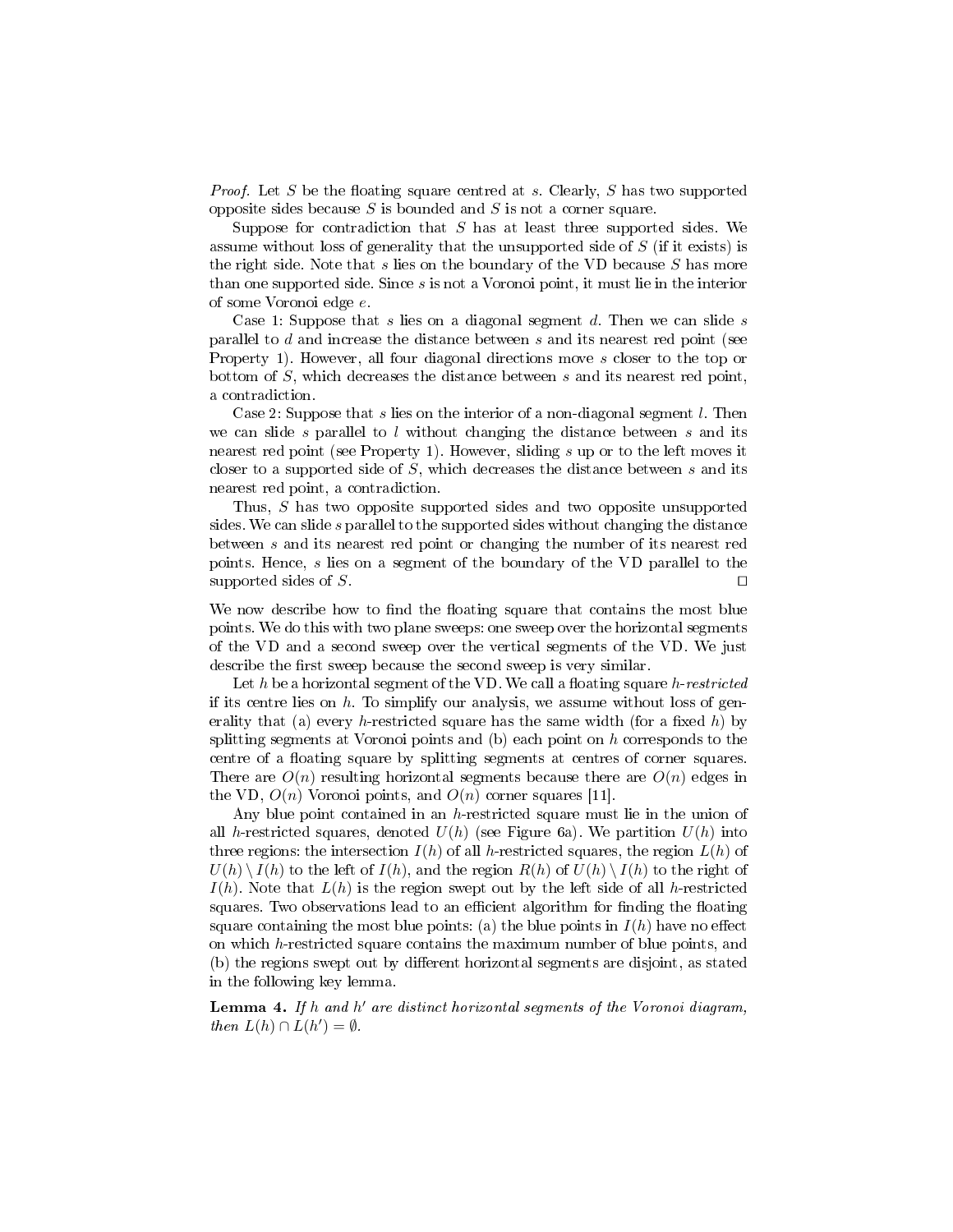

Figure 6: Sweep of h-restricted squares.

*Proof.* For contradiction, consider  $p \in L(h) \cap L(h')$ . Let  $S(h)$  be the floating square whose left side touches p and whose centre lies on h, let  $s(h)$  be the centre of  $S(h)$ , and let  $t(h)$  denote the y-coordinate of the top side of a square  $S(h)$ . Without loss of generality, we assume  $t(h) \geq t(h')$ 

Case 1: Suppose that  $t(h) = t(h')$ . Then  $S(h)$  and  $S(h')$  have the same upper-left corner. Hence  $S(h) = S(h')$  because both squares are relevant. Thus,  $s(h) = s(h')$ , which implies that  $s(h)$  is at an endpoint of h. Hence, either  $S(h)$ is a corner square or  $s(h)$  is a Voronoi point. So  $S(h)$  is not floating, which contradicts that  $p \in L(h)$ .

Case 2: Suppose that  $t(h) > t(h')$ . If  $S(h)$  is wider than  $S(h')$  as illustrated in Figure 7a, then the red points supporting the top of  $S(h')$  are contained in  $S(h)$ , contradicting that  $S(h)$  is viable. So suppose that  $S(h)$  is no wider than  $S(h')$  as illustrated in Figure 7b. If the right side of  $S(h)$  is unsupported, we can inflate  $S(h)$  by pushing out the lower-right corner of  $S(h)$ , which contradicts that  $S(h)$  is relevant. If the right side of  $S(h)$  is supported, then at least three sides of  $S(h)$  are supported. This contradicts Lemma 3 because  $S(h)$  is a floating square.  $\square$ 



Figure 7: Cases when  $t(h) < t(h')$ .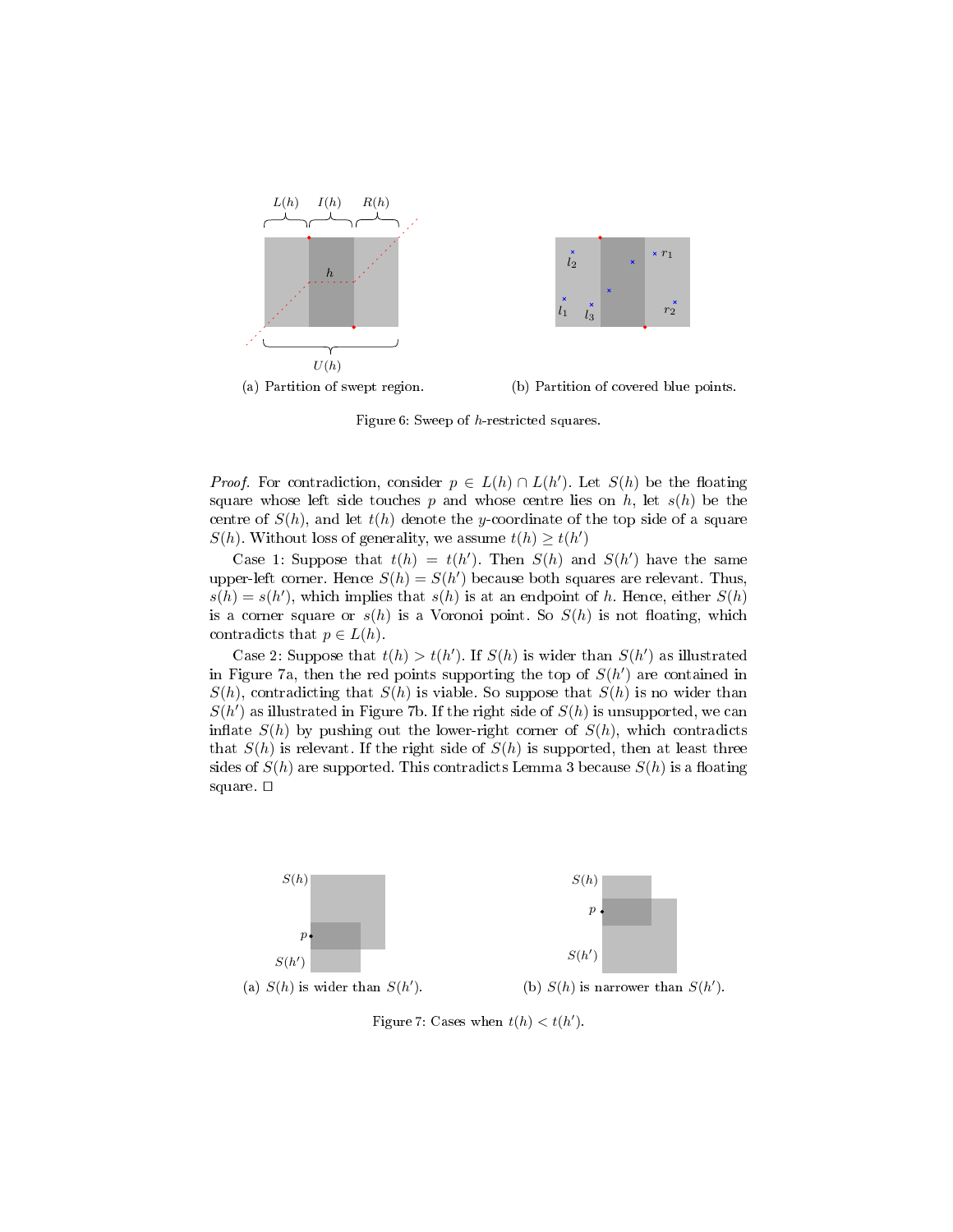Let  $\langle l_1, l_2, \ldots \rangle$  be the blue points in  $L(h)$  sorted by increasing x-coordinate (see Figure 6b). Similarly, let  $\langle r_1, r_2, \ldots \rangle$  be the blue points in  $R(h)$  sorted by increasing x-coordinate. We can simultaneously walk through  $\langle l_i \rangle$  and  $\langle r_i \rangle$  to find the  $h$ -restricted square containing the most blue points in time linear in the sum of the sizes of the two lists.

**Lemma 5.** We can compute all of the sequences  $\langle l_i \rangle$  associated with all of the horizontal segments in  $O(n \log n)$  time and  $O(n)$  space.

*Proof.* We can compute all  $\langle l_i \rangle$  in a single plane sweep. While we sweep a vertical line from  $-\infty$  to  $\infty$ , we maintain a sorted list in a balanced binary tree of the topmost point where some  $L(h)$  intersects the sweep line. Associated with each point in the tree is a reference to its corresponding rectangle  $L(h)$ . Adding and removing a rectangle is an  $O(\log n)$  operation. When we hit a blue point b as we sweep right, we find the y-coordinate in the binary tree immediately above b in  $O(\log n)$  time. If b is contained in the corresponding box, we add it to that  $\log$ 's list.

The next theorem follows.

**Theorem 1.** We can solve the bichromatic square problem in  $O(n \log n)$  time and  $O(n)$  space.

*Proof.* As described earlier, we can identify the  $O(n)$  non-floating squares in  $O(n \log n)$  time and  $O(n)$  space (e.g. see Lemma 2). By Lemma 1, we can count the number of blue points in each non-floating square in  $O(n \log n)$  time and  $O(n)$  space.

We now describe how to handle the floating squares. We just consider squares restricted to horizontal segments because the vertical segment case is similar. First, we count the number of blue points in  $I(h)$  for every horizontal segment h in  $O(n \log n)$  time and  $O(n)$  space by Lemma 1. Then we compute  $\langle l_i \rangle$  and  $\langle r_i \rangle$  for each horizontal edge in  $O(n \log n)$  time and  $O(n)$  space by Lemma 5. Finally, we sweep across each horizontal segment  $h$  to find the  $h$ -restricted square containing the most blue points. This last step takes a total of  $O(n \log n)$  time and  $O(n)$  space because each blue point belongs to at most one sequence  $\langle l_i \rangle$  by Lemma 4.  $\Box$ 

#### 4 Bichromatic Rectangle Problem

In this section, we show how to find a rectangle that contains no red points and contains as many blue points as possible. We call this the bichromatic rectangle (BR) problem. Our approach to solving the BR problem is a direct application of the techniques used to solve the maximum empty rectangle (MER) problem: Given a set of points red points and a bounding rectangle  $E$ , find the largest area rectangle that is contained in E and contains no red points.

We say that a rectangle  $R$  is *viable* if it is contained in  $E$  and contains no red points. We say that  $R$  is relevant if it is viable and not properly contained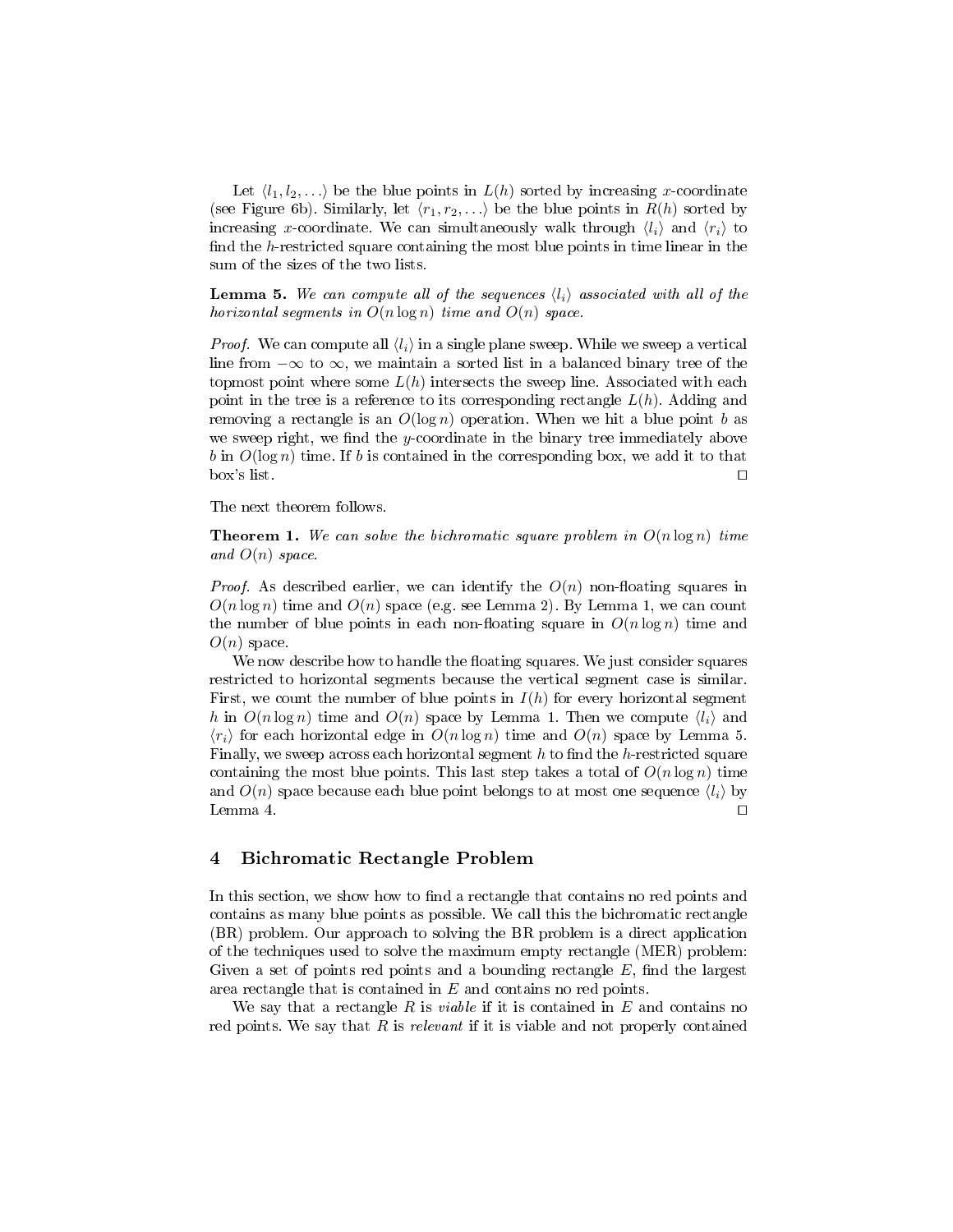in any viable rectangle. When looking for a MER, we can restrict our attention to relevant rectangles because every MER is relevant. A common approach to finding a MER is to enumerate all relevant rectangles. This can be accomplished in  $O(n \log n + k)$  time and  $O(n)$  space [15], where n is the number of red points and  $k$  is the number of relevant rectangles. This approach works well in practice because the expected value of k is  $O(n \log n)$  under modest assumptions about the red point set [14]. However, in the worst case  $k \in \Theta(n^2)$ .

The MER problem and BR problem are closely related: Let  $E$  be a rectangle enclosing the red and blue points. If  $R$  is a solution to the BR problem, then  $R \cap E$  is also a solution. Hence, we can solve the BR problem by enumerating all relevant rectangles and counting the blue points in each one. Counting the blue points in a rectangle is an orthogonal range counting query. Using  $O(n \log n)$ preprocessing time and  $O(n \log n)$  space, we can answer such queries in  $O(\log n)$ time by using a range tree with fractional cascading [6]. The resulting algorithm takes  $O(k \log n)$  time (because  $k \in \Omega(n)$ ) and  $O(n \log n)$  space. This direct approach is asymptotically faster in expectation (but not worst case) than the  $\Theta(n^2 \log n)$  time algorithm proposed by Liu and Nediak [12].



Figure 8: Structure in the worst case behaviour.

rectangle.

The number of relevant rectangles is  $\Theta(n^2)$  in the worst case. Figure 8a illustrates one arrangement of points that generates  $\Theta(n^2)$  relevant rectangles: The red points form two well separated chains of approximately equal length, where the points on each chain decrease in y-coordinate as they increase in  $x$ coordinate. Consecutive points on a chain define a corner: a lower-left corner for consecutive points on the lower chain and an upper-right corner for consecutive points on the upper chain. We label the corners on the lower chain  $l_1, l_2, \ldots$ from top to bottom. Similarly, we label the corners on the upper chain  $r_1, r_2, \ldots$ from top to bottom. We use the term *corner rectangle* to refer to the relevant rectangle with a  $l_i$  as a lower-left corner and a  $r_i$  as an upper-right corner. Chazelle et al. [4] reduce the MER problem to finding the largest empty corner rectangle (LECR). Their reduction works by first explicitly considering all of the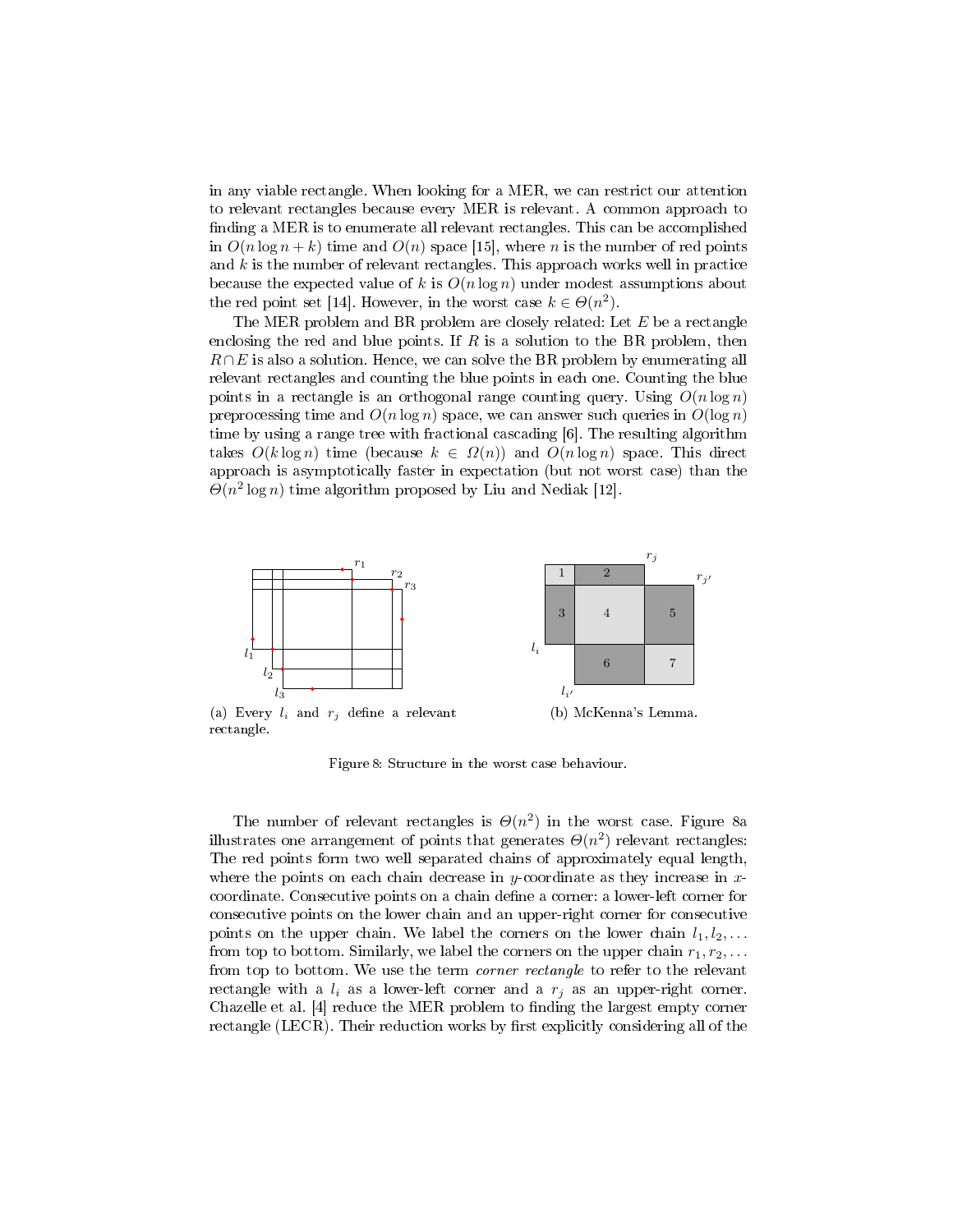$O(n)$  relevant rectangles not considered by the LECR problem. Hence, this same approach reduces the BR problem to finding the corner rectangle with the most blue points (BCR problem).

Aggarwal and Suri provide an elegant solution to the LECR problem [2]. They exploit the fact that the areas of the rectangles in this subproblem are related via a simple inequality. Let  $A_{i,j}$  denote the area of the corner rectangle associated with  $l_i$  and  $r_j$ . Then  $A_{i,j} + A_{i',j'} > A_{i,j'} + A_{i',j}$ , for  $i < i'$  and  $j < j'$  [13]. This inequality implies that we can find the LECR by comparing the areas of just  $O(n)$  rectangles by using the monotone matrix searching technique of Aggarwal et al. [1]. The LECR problem is used to merge the results of subproblems in a divide-and-conquer approach to the MER problem. So although the LECR problem can be solved in  $O(n)$  time and  $O(n)$  space, solving the MER problem requires  $O(n \log^2 n)$  time and  $O(n)$  space.

We note that if  $A_{i,j}$  denotes the number of blue points in the corner rectangle associated with  $l_i$  and  $r_j$ , then the inequality  $A_{i,j} + A_{i',j'} > A_{i,j'} + A_{i',j}$  still holds. This can be verified by considering the seven regions associated with the relevant corner rectangles illustrated in Figure 8b. Let  $R_k$  denote the number of blue points in the  $k^{\text{th}}$  region. Then  $A_{i,j} = R_1 + R_2 + R_3 + R_4$ . Using this style of counting, it can be verified that  $A_{i,j} + A_{i',j'} = A_{i,j'} + A_{i',j} + R_1 + R_7$ . Hence,  $A_{i,j} + A_{i',j'} > A_{i,j'} + A_{i',j}$  because  $R_1 \geq 0$  and  $R_7 \geq 0$ . Calculating  $A_{i,j}$ is an orthogonal range counting query. With appropriate preprocessing,  $A_{i,j}$ can be computed in  $O(\log n)$  time. Hence, the BCR problem can be solved in  $O(n \log n)$  time and  $O(n \log n)$  space. By combining this method of solving the BCR problem with the Aggarwal and Suri divide-and-conquer approach to the MER problem [2], we obtain the following theorem.

Theorem 2. A rectangle containing no red points and as many blue points as possible can be found in  $O(n \log^3 n)$  time and  $O(n \log n)$  space.

#### 5 Discussion

In this paper, we solve the bichromatic square problem in  $O(n \log n)$  time and  $O(n)$  space. This algorithm is simple and uses no data structure more complex than a balanced binary tree. We also solve the bichromatic rectangle problem in  $O(n \log^3 n)$  time and  $O(n \log n)$  space. Aggarwal and Suri's solution to the maximum empty rectangle problem requires  $O(n \log^2 n)$  time and  $O(n)$  space [2]. Removing the additional logarithmic factors from our adaptation of their approach is an open problem.

There is a substantial interest in the problem of colour range queries (see [10] for a survey): Given a set of coloured points, preprocess the points to efficiently count the number of different colours contained in a series of query ranges. We note that the techniques in this paper can be used to find a square or rectangle that contains as many different colours as possible with roughly the same time and space bounds (i.e. we add a new term for the number of different colours).

It is natural to ask if our results can be generalised to higher dimensions. It is straightforward to solve the bichromatic cube problem in  $O(n^3 \log n)$  time